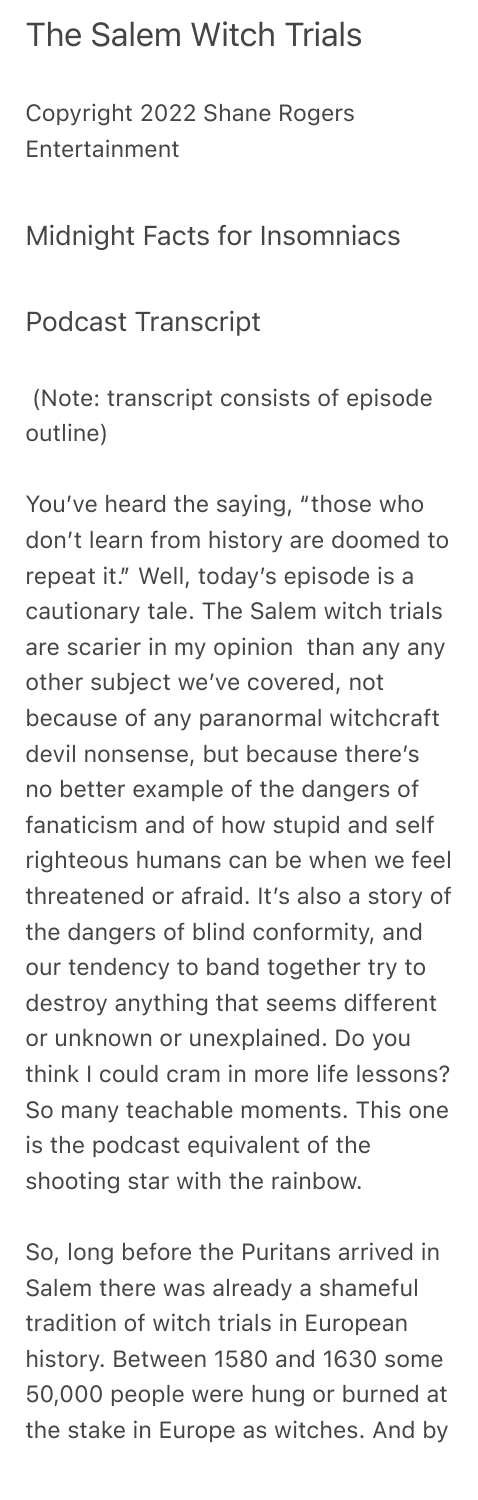people I mean women, there have been a few men convicted of witchcraft, but witchery is primarily a female-dominated field. It's not a diverse and inclusive profession. I feel like there's probably a pay gap. You don't want to be a Warlock, there's gender discrimination you don't get a broom, or a cat. Just warts. But on the plus side, you rarely get burned at the stake, so that seems good. Notable witch trials include the largest massacre of so-called "witches" in history, the German trier trials of the late 1500s, and your beloved Scotland in particular is notorious for its witch trials; the north Berwick witch trials occurred almost exactly 100 years before the Salem incident. That one is interesting. After surviving a storm at sea, King James VI had become convinced that witches were trying to take his life. Murder by ocean. The trials followed a familiar pattern: accusation, denial, horrific torture including extraction of fingernails and foot crushing etc, followed by confession and execution. A predictable progression of events. Listen to our torture episode if you want to know just how pointless and awful torture can be. If for some reason you didn't know… if you were under the impression that torture was pretty chill. Our sadist demographic. In total some 4000 "witches" would be put to death in the approximately 140 years between 1560 and the early 1700s in Scotland. Your people. What do you have to say for yourself? You should be ashamed.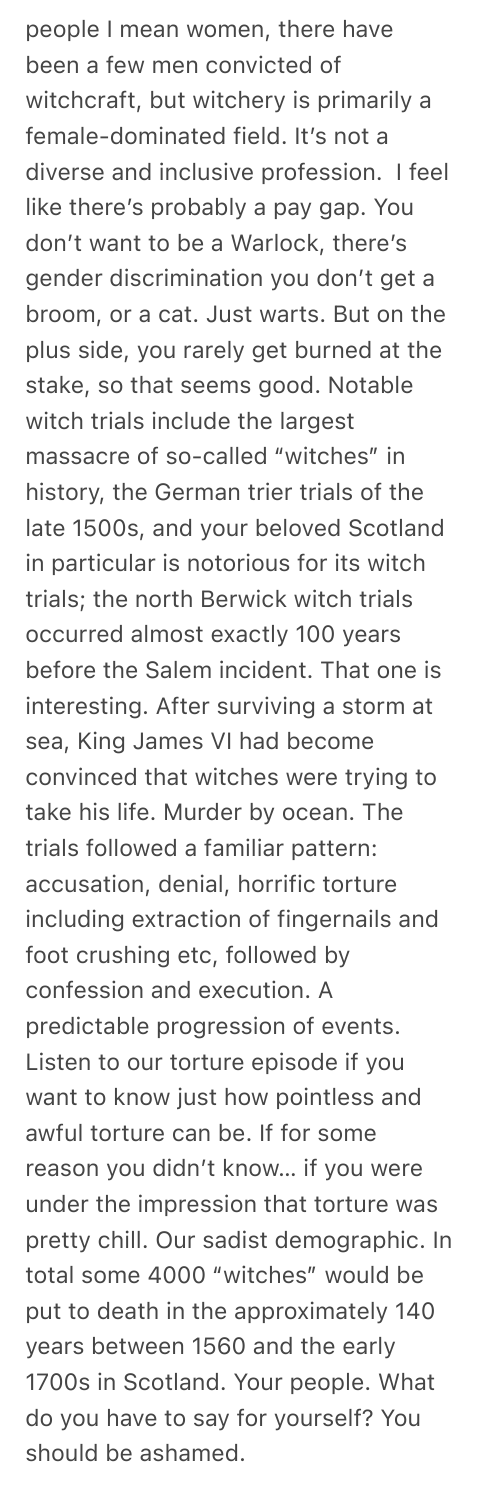By the end of the 1600s the European witch panic was dwindling, but the American colonies weren't ready to throw in the towel. Europe might have been content to surrender to the devil, but the puritans weren't having it. Suck it, Satan. In the American colonies, like in much of Europe, Witchcraft was a capital crime. That's so insane. Imagine passing laws against sorcery. This is a no levitation zone. So there had already been executions and trials carried out in other American colonies as early as 1647, most notably the Connecticut witch trials, which resulted in 11 deaths. Let's call them what they were, states sponsored murders. Charges included alleged infractions like, "calling to the devil by the swamp. " literally shouting at the devil. but in Salem, there were supposed to be checks and balances in place to protect against false accusations. As a deterrent to frivolous accusations, the accuser would have to offer up a bond —a substantial sum of money—which would be forfeit if the accusations were determined to be unfounded. In the case of the Salem trials, no bonds were ever offered. And the judicial system was hardly impartial. Unlike America's current legal system, there was no presumption of innocence. No one had the right to free and fair representation, or a jury of their peers. And there was no age limit, the youngest witch to be accused and interrogated in Salem would be four years old. Gender bias, as we've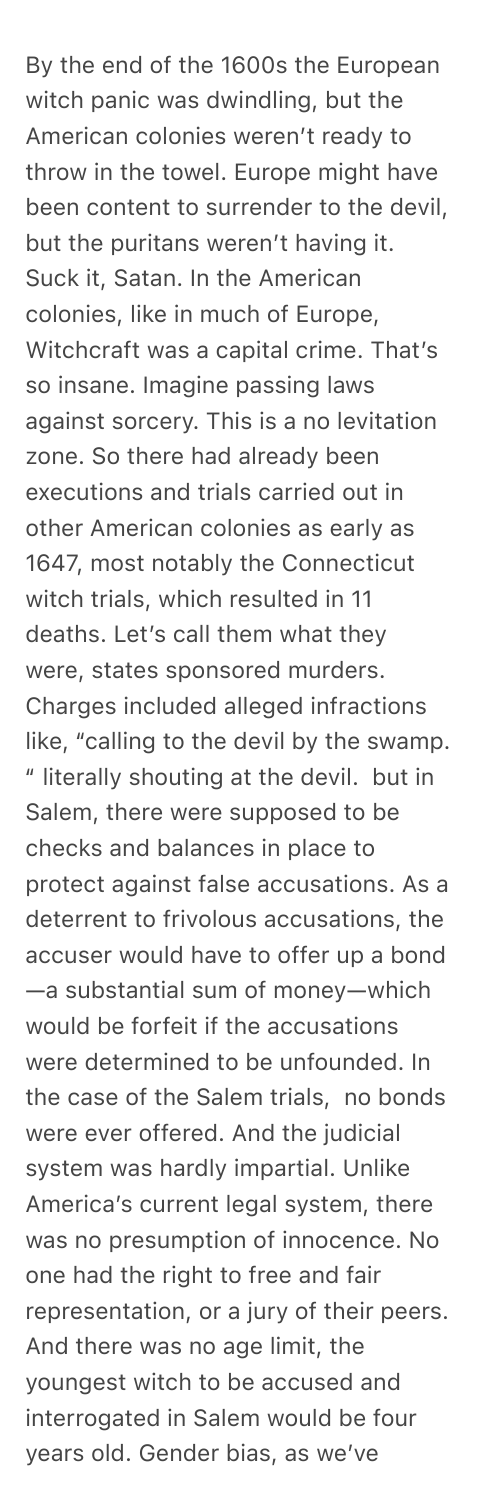mentioned, was also an issue. Fully 78% of the convicted witches were women. We've covered this in a few different episodes, but Christianity considers women to be inherently sinful, and more susceptible to the wiles of the devil. Think of Eve in the garden of Eden being duped by the Satan snake, and bringing death and shame and suffering to all of humanity. Eve you ignorant slut. The justice system in colonial America looked quite a bit different than it does today. The Judges in the witch trials functioned like prosecutors, cross examining witnesses and challenging them to prove their innocence. But it's tough to prove your innocence when the evidence against you is intangible and based on nothing more than faith and hysteria. It's hard to defend yourself when the evidence against you consists of ghosts. We'll talk about spectral evidence, this is just bonkers. If you've seen the crucible, Arthur Miller's famous play which is very loosely based on the events of Salem in 1692, the play was intended to be a condemnation of the red scare in 1950s America, the McCarthy hearings that basically functioned like witch trials, weeding out supposed communists. I enjoyed the play, the movie is a little meh, although Winona Ryder is trying her best. The star of the movie is definitely Daniel Day-Lewis's teeth, which despite all of the depictions of public executions in the film may still be the most horrific aspect. The filmmakers really went for authenticity. He's very method, I'm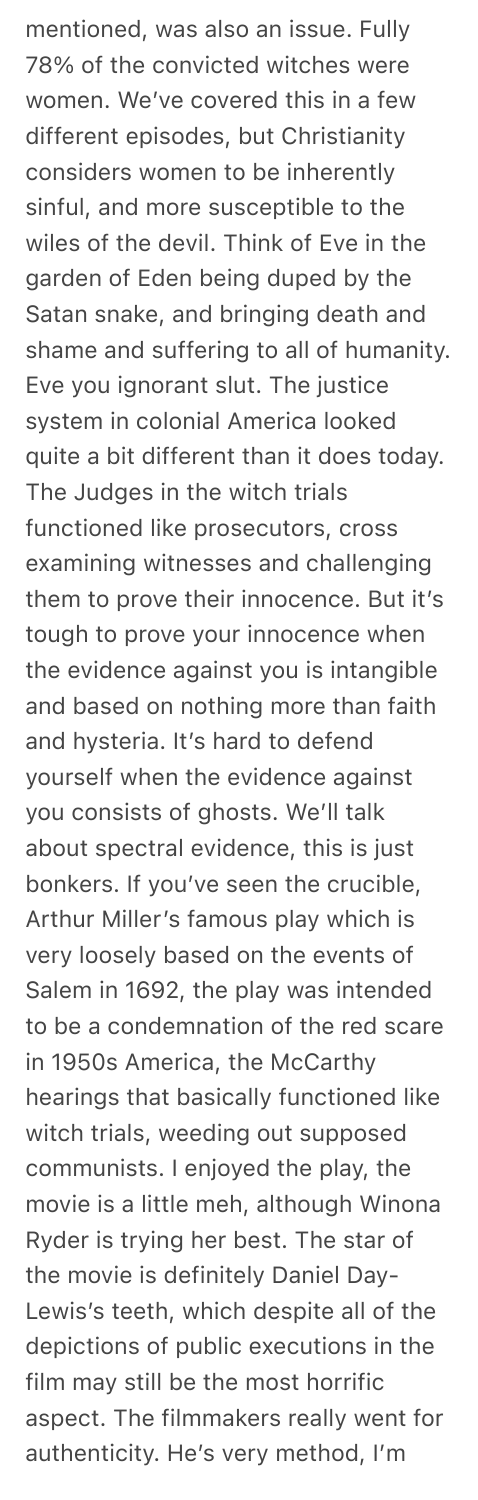assuming he didn't brush for the months of filming. The one series of incidents that Arthur Miller definitely did not exaggerate or distort and may in fact have downplayed were the scenes of young girls writhing in the courtroom in fake agony and declaring that they were being attacked by the spirit of the defendant, these girls were literally standing 15 feet from the person being interrogated and claiming that the ghostly spirit of the accused was attacking them. And you would have judges yelling at the defendant to rein in their spirit, " why are you harming these young women, call off your demon spirit!" it was mind boggling, this stuff really happened. And it's hard to imagine…unless you've watched a born-again revivalist church service, or Pentecostals, people writhing on the ground and speaking in tongues and shouting hallelujah as they claim to heal the sick. If you think this stuff is super crazy you aren't familiar with modern fundamentalist religions. And Christian cults. QAnon is based around the idea that Democrats are Satanists who murder babies, and if it weren't for police and a robust judicial system January 6 would've involved actual executions. They had set up gallows outside the capital. So we can scoff at the craziness of what happened in 1692 but let's not pretend that nothing like it could happen again.

The Salem area of northern Massachusetts in the late 1600s was a paranoid theocracy, ruled by the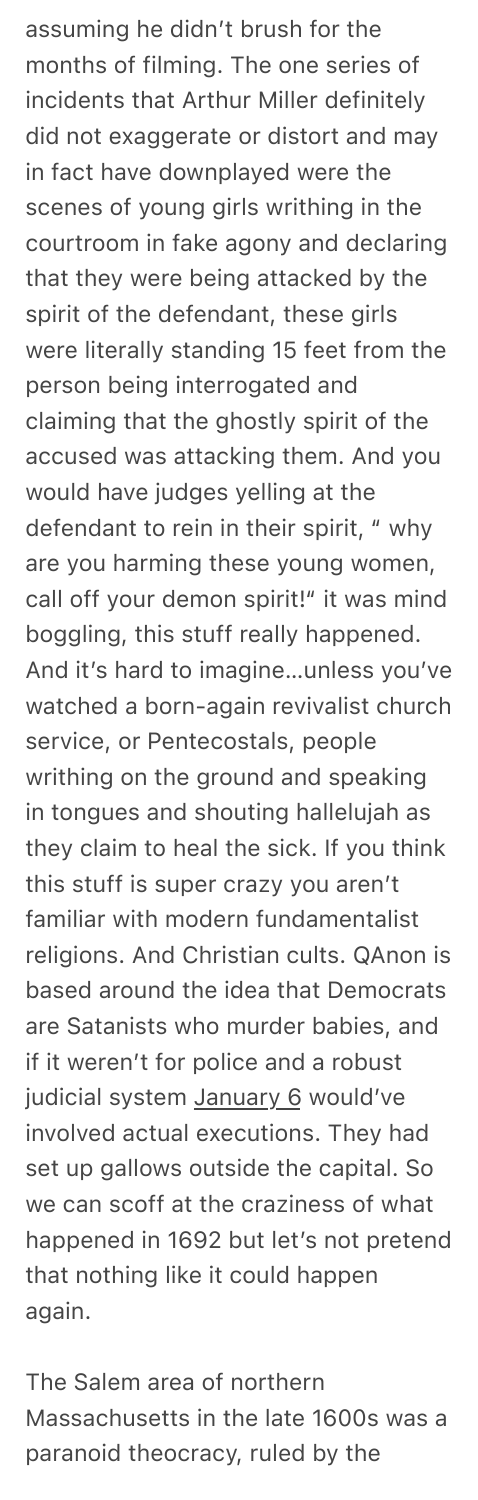church, and the roughly 500 inhabitants were constantly terrified of attacks by Native Americans, pagans, and the devil. there was no separation between church and state, the laws of the Bible were the laws of the land, and of course the laws of the Bible were interpreted by men. In this case men who were such intense religious zealots that England in the 1600s had been far too lenient for them. These were the Puritans, and you could argue that they did have some valid complaints. The Catholic Church had become increasingly corrupt over the years.

You probably remember learning about indulgences in middle school. This is the most commonly cited and egregious sign of church corruption: if you had sinned but didn't want to go through the trouble of repenting and saying all of those hail Marys or whatever, you could simply purchase an indulgence, basically pay to have your sins wiped clean. It was a pretty sweet time to be a rich guy, it was like a get out of sin free card. Well, not free. It was actually the exact opposite of free.

Indulgences actually began with the crusades; in order to incentivize people to join the crusades, the church advertised that serving as a crusader would be a way of cleansing your soul, it would be like working off your debt to God. And then the whole system snowballed from there.

So anyway, this was a scary time to be alive. There were no electric lights,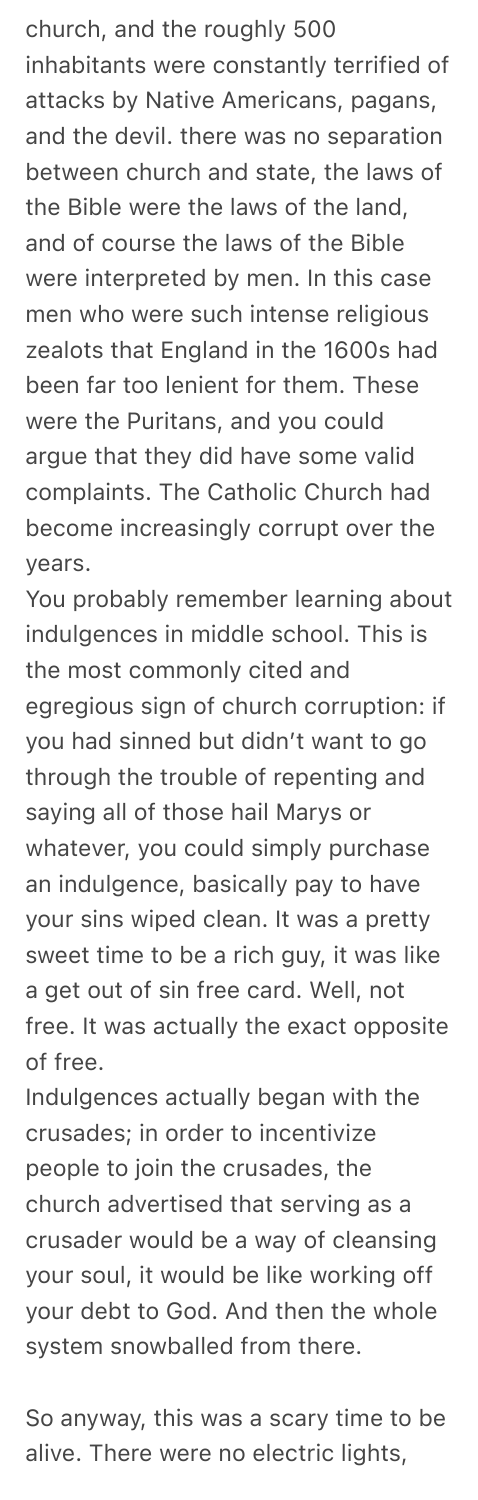nights were dark and dangerous, Salemites—is that a word? The inhabitants of Salem village grew up with a genuine belief in witches and warlocks and believed that Satan was always attempting to recruit them. They believed that they were a chosen people, waging war against the corruption of the church and the pagans of the world, constantly under attack by physical and spiritual forces. According to historian Richard Trask, "They looked at themselves as being the elect of God… and that's why they believed the devil was coming to Salem Village…to bring god's kingdom on earth down." I mentioned paranoia and I can't really stress this enough: what happened was completely irrational, and also completely predictable. As mentioned, when people are scared they don't act rationally, whether it's the 1600s or 2022.

The witchcraft panic of the 1600s began in 1692 in Salem Village. (Not to be confused with Salem town, which was the larger community of which Salem village was basically a suburb.) It all started with two young girls, Abigail Williams and EIizabeth "Betty" Parris. Betty was nine years old, and Abigail Williams, who was depicted as a horny 17-year-old villain in the crucible, was actually 11. Incidentally, her love interest in the crucible, John Proctor, who we'll get to, portrayed by a young and strapping Daniel day Lewis, would've been 59 years old. It's the Pocahontas syndrome, right, the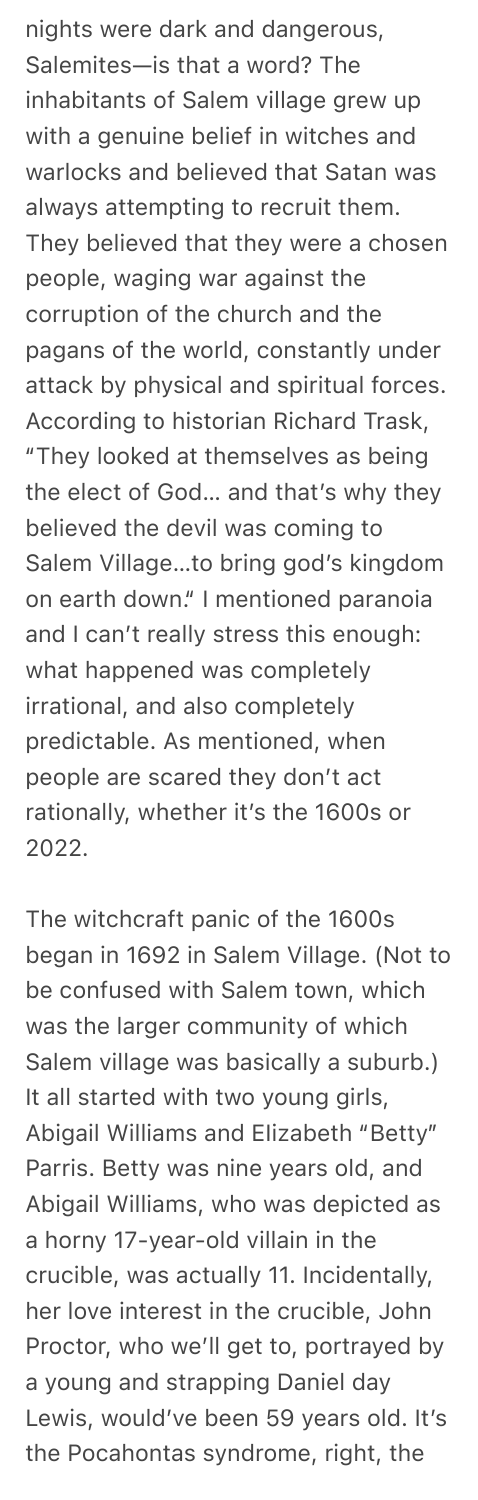situation would be a lot more disturbing if they were portrayed accurately. But the situation didn't exist, there is no evidence that John proctor was biking a preteen. The girls weren't sisters but they lived in the same household with Betty's father, the minister of Salem Village, Samuel Parris. Abigail was an orphan, she was Betty's cousin and Samuel's niece. In February 1692 the two girls began experiencing mysterious fits, unexplained attacks of some type of ailment that caused them to writhe on the floor, contorting and yelling and hurling items around the room… basically throwing tantrums. I'm wondering if this could have all been solved with a spanking. I'm kidding, I'm not necessarily in favor of corporal punishment, but if it would have saved like 19 lives…get a belt.

So Betty's father, the head of the household, Samuel Parris, was at a loss as to what to do. He called in a doctor named William Griggs, but no physical ailment was detected. Confounded, on February 25 he left The girls at home under the care of a neighbor, Mary Sibley, and attended a church service—called a Thursday lecture—to seek advisement from reverend john hale and others on the situation. While he was gone, the neighbor with whom he left the children, Mary Sibley, offered a possible solution: the baking of a "witches cake." what do you know about witches cakes? Witches cake was a magical solution for healing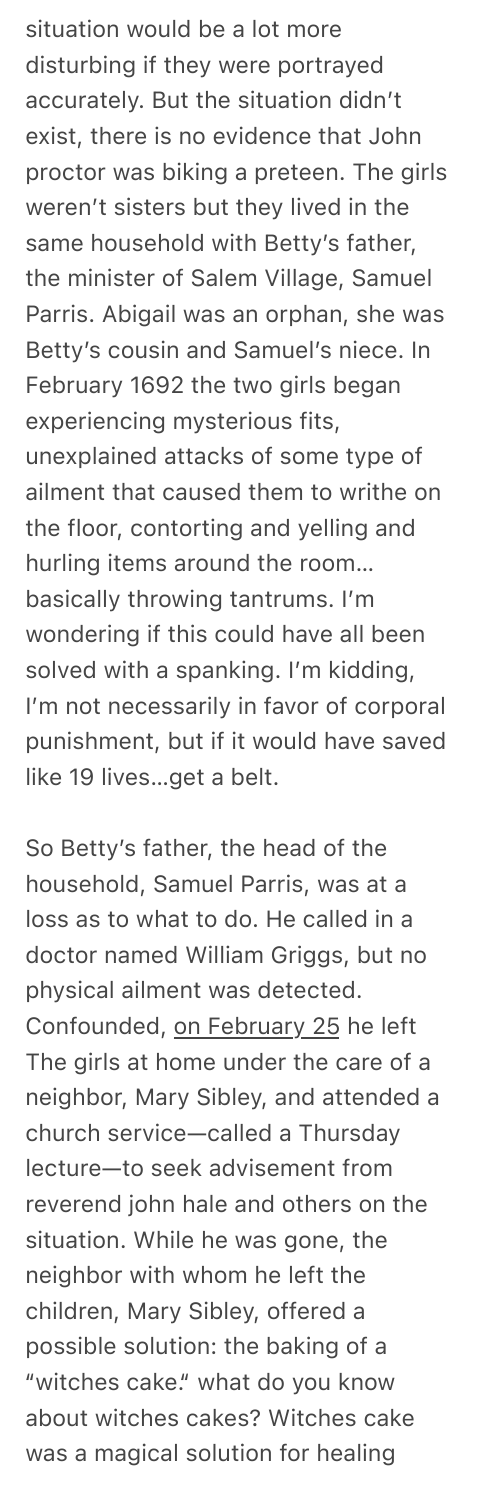someone afflicted by witchcraft. What you would do is you would create a cake batter and add the urine of the afflicted person to the flour, and then you would feed the cake to the family dog. It sounds like I'm making this up but I'm not. No one knows exactly why they fed it to the dog but most sources will tell you that dogs have long been considered "familiars" to witches and devils. the cake might have been intended to transfer the affliction to the dog, or cause witches to target the dog instead of the girls. So The Parris family had two slaves— Samuel Parris had been born in England but briefly lived in Barbados where he had acquired a slave named John Indian and his wife, a woman with only one name, Tituba. So Tituba and John Indian dutifully collected the urine and baked the cake. Unfortunately, after the dog ate the cake, the girls' symptoms only worsened. Strange that feeding a dog a piss-cake didn't solve the problem. When Samuel and his wife returned the following day, they noticed that the girls were worse than before, The girls were now claiming that they were experiencing the sensation of being slapped and bitten by some spectral force. When asked to identify the specter, they pointed the finger at the household slave, Tituba. Under questioning, tituba denied any involvement, but did explain to Samuel what had happened with the neighbor while he was gone. When Samuel learned of the witch cake, he was enraged, not because his daughter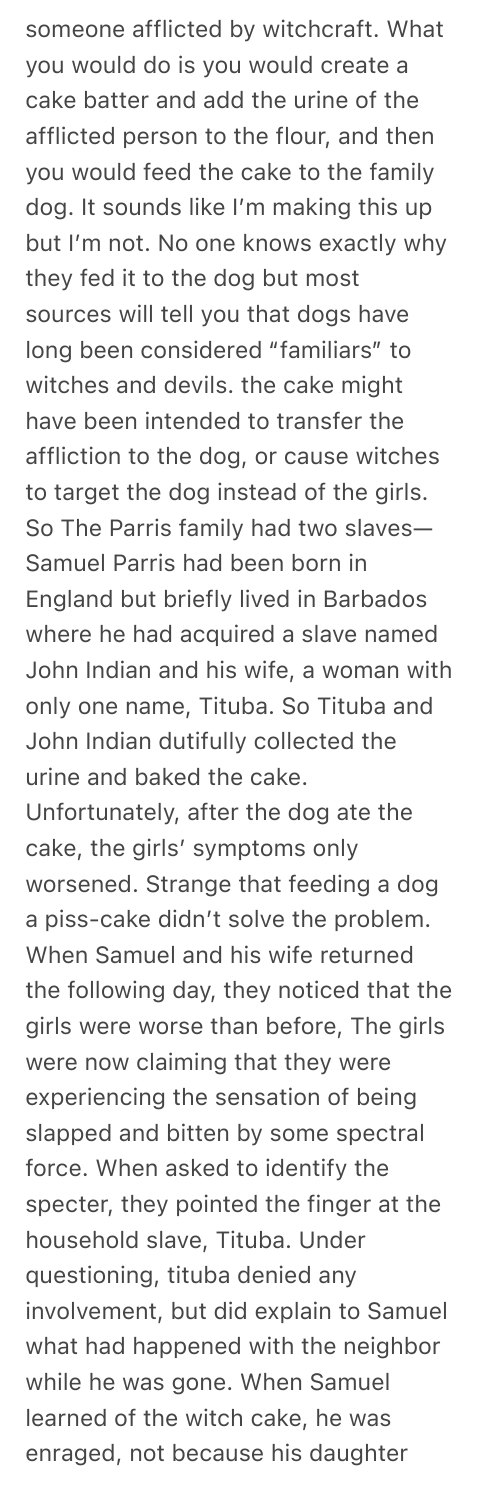and niece had been forced to piss into a cake, but rather because now even more witchcraft was afoot. They had obviously roused the ire of the devil with their magical shenanigans. On February 27, the day after the witch cake debacle, 17-year-old Elizabeth Hubbard, the niece of William Griggs (the doctor who had examined the girls), claimed that she was followed home by a wolf, and somehow suspected that the wolf was the familiar of two witches: Sarah Goode, and Sarah Osborne. Meanwhile the word of the afflictions and accusations was spreading, and a friend of the girls, 12-year-old Ann Putnam Jr. also began experiencing fits. Witchcraft was spreading like COVID. warrants were drafted for the arrest of the three women who had been accused.

So let's talk about the first three women to be interrogated. So far we have Tituba, Sarah Goode, and Sarah Osborne. As we'll see, these were three outsiders, you might call them undesirables. Sarah Good in particular was an easy target, because she was universally reviled. Sarah had been born wealthy but her father died when she was young and she had a falling out with her siblings and ended up destitute with two children and an unemployed husband, not to mention some pretty extreme undiagnosed mental problems. She would often go door-to-door begging for food and shelter, it's pretty sad. It also seems like whatever mental issues she was dealing with made her extremely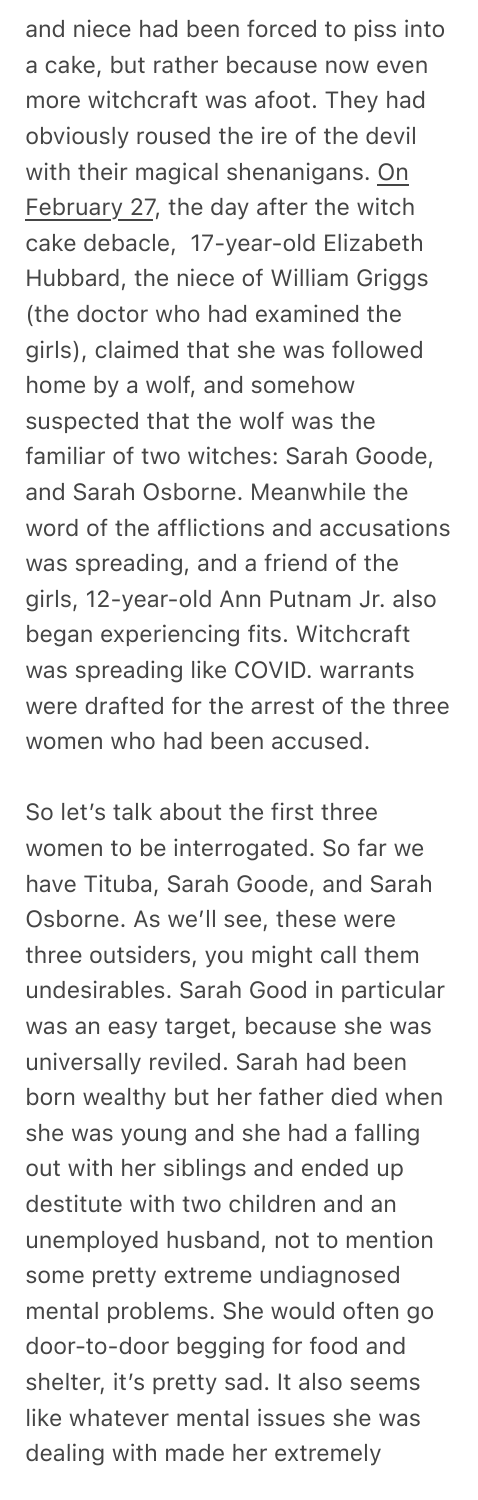unpalatable, frankly she was mean, quick with an insult and she had a habit of muttering to herself if turned away, which many people interpret as her attempts at putting a hex or curse on those who refused to help. The girls couldn't have picked a better target. It almost feels as if the community was looking for an excuse to rid themselves of Sarah good. If you've seen the crucible or if you're familiar with this time period, you'll know that for blue-collar folk, "goodman" and "goodwife" were common honorifics, equivalent to Mr. and Mrs. today. Good wife was usually shortened to Goody, and then the last name. So a woman named Linda Smith would be known as Goody Smith. So yes, in this case if there's anything to lighten the desperate tragic sadness of this scene, it's imagining how many times in court, during these incredibly tense hearings, they referred to Sarah Good as goody good.

Now, Sarah Osborne. She was a widow whose wealthy husband, related to the powerful Putnam clan, had left a comfortable inheritance to his children, but instead of allowing the property to go to the intended heirs, Sarah married a younger man, an indentured servant named Alexander Osborne and kept the inheritance for herself and her newly freed husband. This did not sit well with the Putnam family, and Sarah's unique love life did not endear her to the locals. Notice that one of her accusers was named Ann Putnam Jr.; I'm sure this was entirely a coincidence. Additionally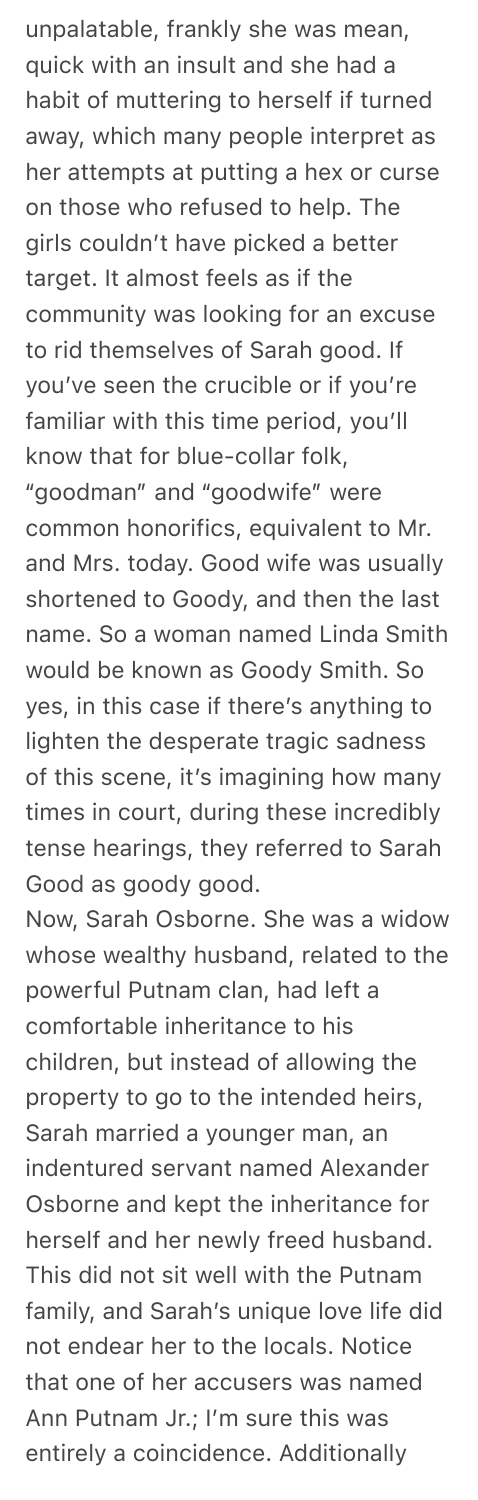she had taken ill and had been confined to her bed, and as a result hadn't attended church in approximately three years. During her interrogation she would be asked, "have you made no contract with the devil "? Her answer did not help her predicament. "I am more likely to be bewitched than to be one myself." Osborne explained how The devil had once come to her in a dream and threatened her, demanding that she stay away from church. Trying to cast herself as a victim, she clearly miscalculated. A magistrate retorted, "Why do you yield thus far to the Devil, then?" oops. This would be a pattern: desperate to deflect blame, The accused would begin improvising with explanations that either pointed the finger at other victims and made the situation worse, or simply ensnared them in a web of ridiculous lies. Speaking of which, Let's talk about Tituba. In some ways she can be cast as one of the villain of the tale, because it's arguable that if she hadn't done what she did, the situation may not have spiraled into absolute madness. It's also easy to understand her rationale from a psychological perspective. Tituba is kind of a mystery, she is usually described as an Indian slave, indicating she was Native American or appeared Native American. What is certainly true is that she was in an extremely vulnerable position, at the mercy of the people around her, and there's no doubt she understood how much danger she was in. She had very possibly been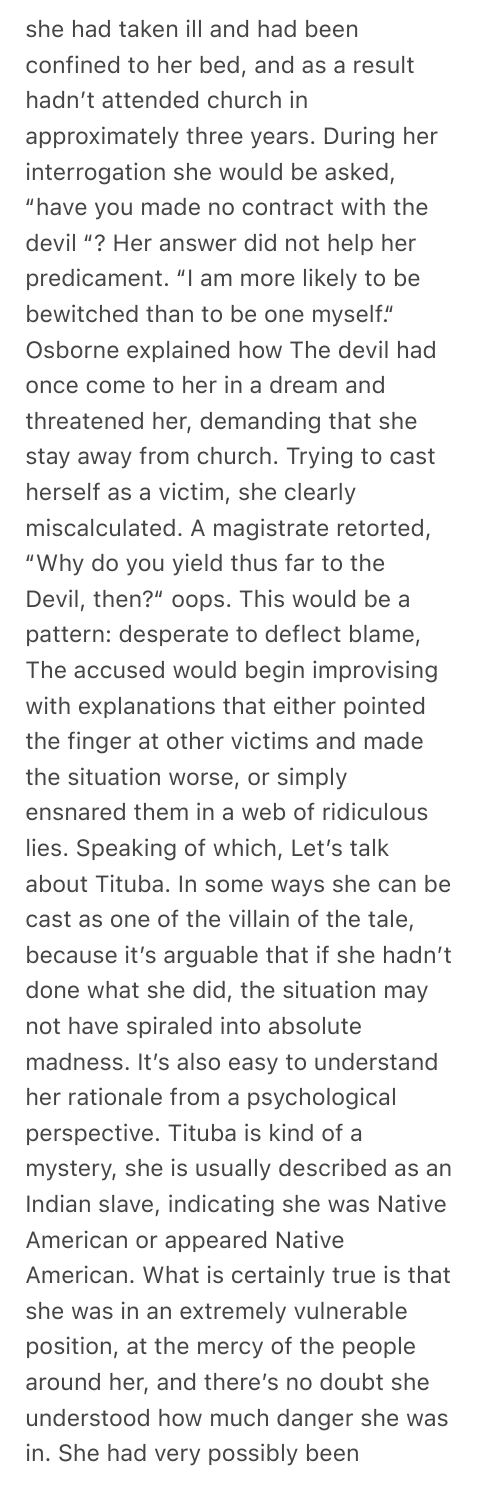originally enslaved in South America, somewhere in the vicinity of Venezuela, and spirited away to Barbados, and then from Barbados taken to the coast of North America. So she had never known stability or freedom. She was a brown woman surrounded by the most uptight of white people, she had no reason to trust and certainly wasn't trusted, she knew she wasn't going to be given the benefit of the doubt. The night before the interrogation, after the witches cake incident, Samuel Parris had beaten her. So this is all context to try to explain why Tituba did what she did, but we'll never know for sure. Because without context it's pretty hard to justify, and even with context it seems at the very least…unfortunate. Tituba went all in and not only admitted to witchcraft, she claimed that Satan had convinced her to sign his Devil's book, I guess it's like a satanic yearbook you get a headshot in there, you get nominated most likely to burn for eternity—but not only that, she also joined the scapegoat pile-on by pointing the finger of blame at Sarah good and Sarah Osborne, and then she basically said fuck it and threw a bunch of other randos under the bus just for the hell of it. She stated that there were four other women and one other man who were involved, though she claimed to not know their names. So at least she didn't directly implicate anyone else specifically, but she did clearly widen the net by indicating that there were a large number of people involved, many of whom had yet to be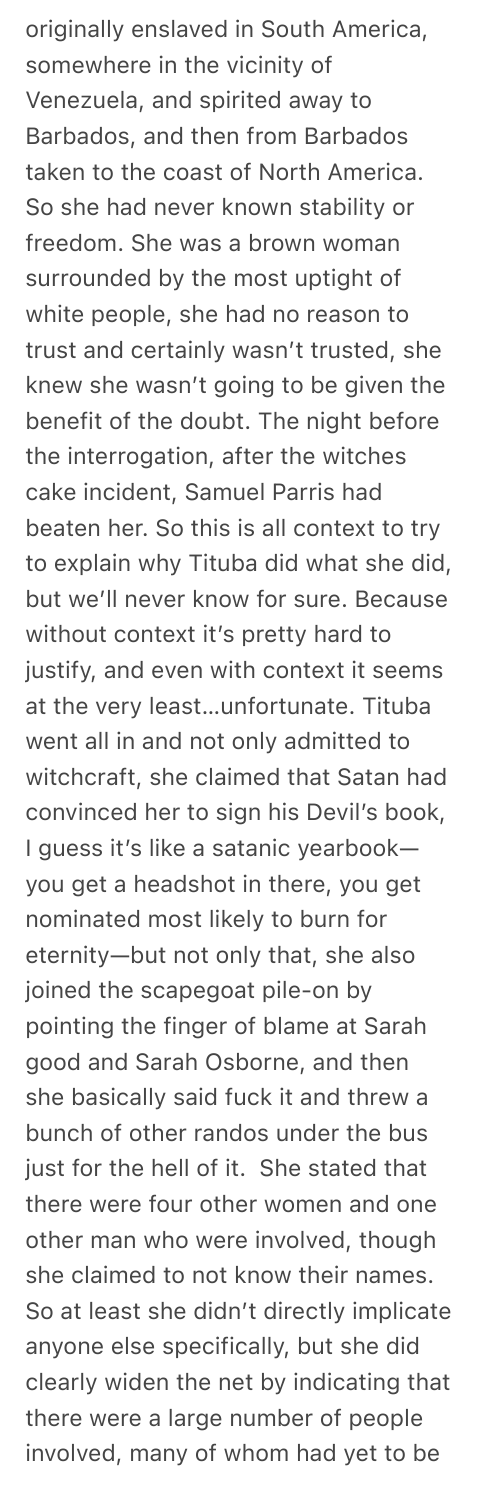unmasked. She also implicated a bunch of animals. Some random pigs and dogs, as well as a yellow bird owned by Sarah Good, which she must have known would seem credible because everyone knew that witches had familiars. Nothing more intimidating as an enforcer than a small yellow bird. This is my evil henchman, Tweety. and of course Tituba mentioned a wolf, which everyone knew had been the animal to bedevil Elizabeth Hubbard. Tituba apologized for her role in the bewitching, and begged forgiveness, and I think at this point it's important to note that she would be one of the only accused to survive, so whatever you want to say about her, her instinct for self-preservation worked. And if I were her, I sure as hell can't pretend I do anything differently. I don't owe these people anything, I'm saving my own skin.

The girls played along as Tituba confessed, they really flexed their acting chops. When Tituba described one particular apparition that had come to her, a woman with a black hood, the girls began screaming and writhing, putting on the full middle school play version of being filled with the Holy Spirit. Rolling around in their seats, pretending that they were being tormented. The magistrates asked Tituba who was attacking these girls and of course she said that it was Sarah Good. As soon as she mentioned the name, the girls quieted, as if the attacker had fled after being called out.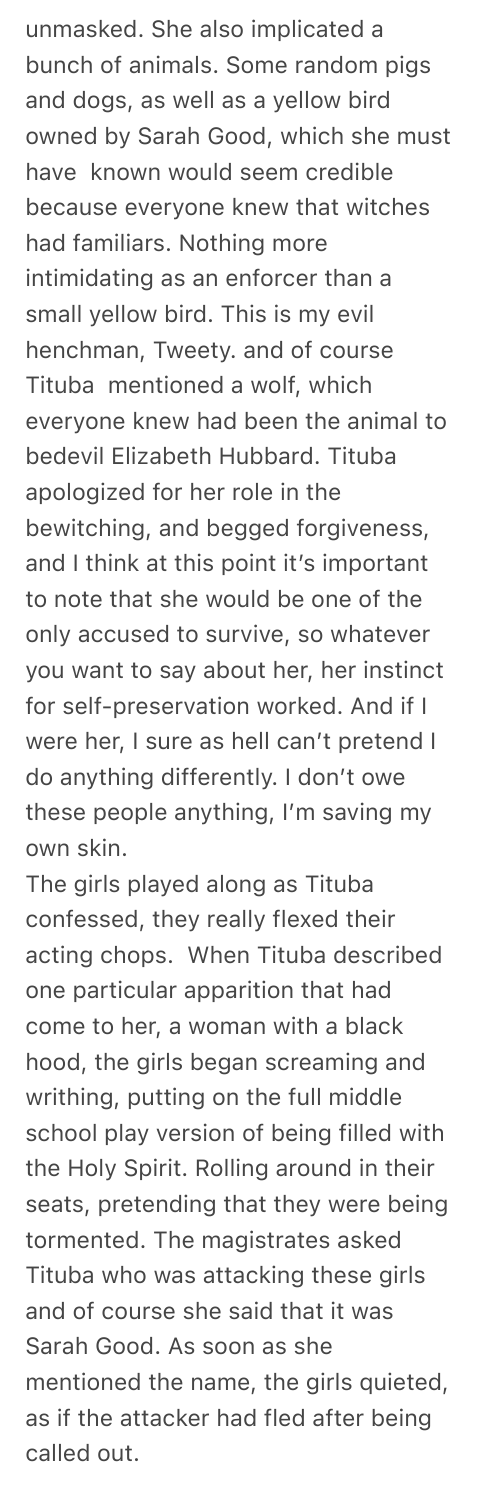So now we've got an improv performance going on, an unspoken back-and-forth between the accusers, playing off each other. It is if everyone understood the role that they were going to play in this debacle, with different motivations: The girls for attention and the thrill of the farce, and Tituba out of self preservation. Following Tituba's performance, The accusations snowballed in a predictable fashion. Neighbors started accusing neighbors, using the opportunity to punish their enemies and to settle old scores. Spectral assaults were occurring all over the county. From teenager Mary Daniel's testimony: "I was taken very ill again all over & felt a great pricking in ye soles of my feet, and after a while I saw apparently the shape of Margret Scott, who, as I was sitting in a chair by ye fire pulled me with ye chair, down backward to ye ground, and tormented and pinched me very much." I love that these apparitions were tickling feet and pinching. The most adorable ghost attacks ever. What was the motivation here? We don't kink shame.

The rationale behind accusations became increasingly petty and trifling, as the community targeted anyone who had committed even the most insignificant perceived slight. Wealthy landowners Elizabeth Proctor and her husband John—main characters in the crucible—were known to have allowed Native Americans to drink in the tavern they owned, and as a result they were resented by certain members of the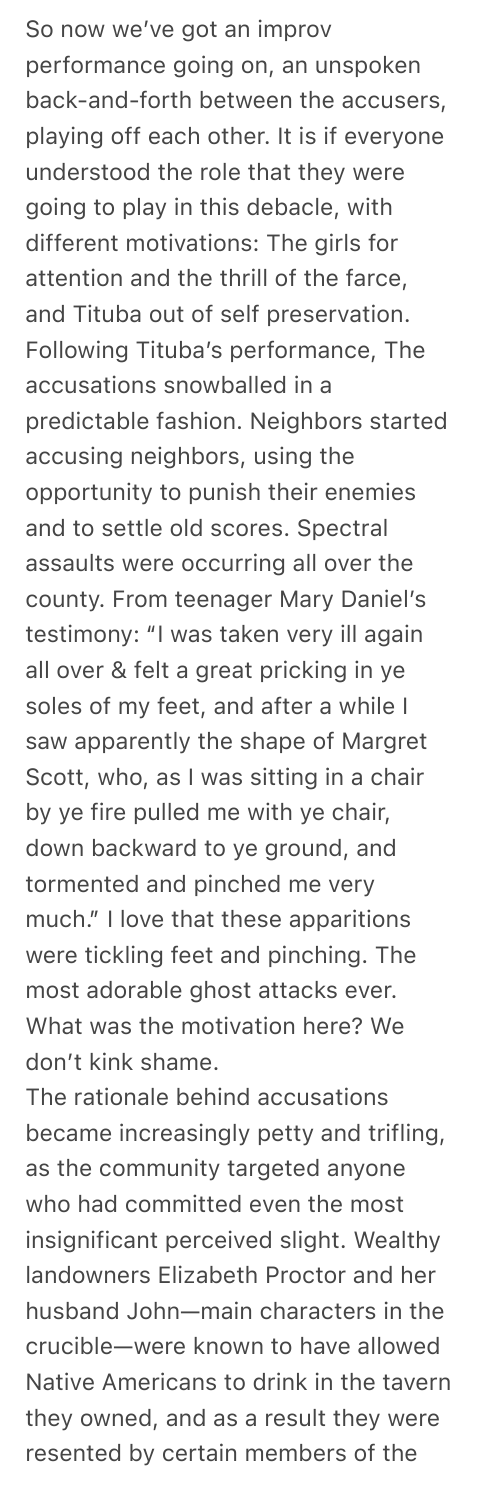community. Racial tolerance, considered a major character flaws by these people who claim to worship Jesus.

I guess the idea was that if the proctors consorted with heathens, it wasn't much of a stretch to accuse them of being sympathetic to the devil. Not only that, Elizabeth Proctor's grandmother had been tried as a witch. So it wasn't particularly shocking when Elizabeth Proctor was accused of witchcraft by her disgruntled maidservant, 18-year-old Mary Warren, who suddenly began experiencing fits, and when John Proctor voiced his skepticism, suddenly he was suspected of witchcraft as well. Proctor noted that Mary Warren's fits completely ceased when he had threatened to beat them out of her, seems like he wasn't a nice guy but also this supports my theory that a belt could've saved a lot of lives. Proctor wasn't the only head of a household to respond to these fits with threats of corporal punishment… and weirdly it always seemed to work. Girls who were indulged or encouraged in their dramatics escalated the charade, while those who were immediately told to cut it out the F out responded by cutting it the f out.

Meanwhile the accusations started going fully off the rails; now the girls were targeting respected member of the village like a grandmother named Rebecca nurse, who seemed like an unlikely witch, but she had begun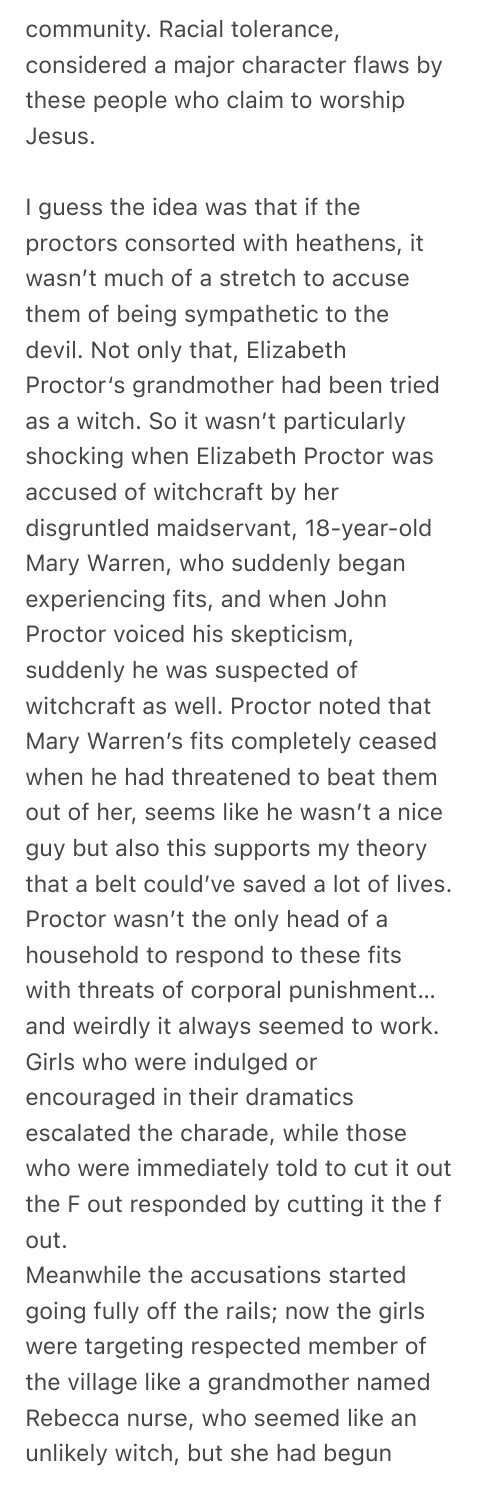attending church in Salem town rather than Salem Village. Super Shady. The trials themselves quickly devolved into an absolute shitshow. When Tituba's husband John Indian claimed that Elizabeth Proctor had tried to get him to sign "the devil's book," John proctor leapt to his feet and threatened to beat the devil out of him. Understandable. I mean clearly this guy has an anger management issue, his solution to everything seems to be beating the crap out of people, but still. When Elizabeth Proctor finally took the stand, she admonished the girls, basically calling them melodramatic little hussies, and yeah. Fair. Of course the girls responded with their usual histrionics, writhing on the ground and now claiming that Elizabeth's husband John was spiritually attacking them. This was the spectral evidence that we've touched on a few times now. How do you defend yourself against claims that your invisible spirit is going Mortal Combat on someone? I guess I'd just be like, I'm not that good at multitasking. You really think I'm managing to have a full-on conversation here while judograppling with some 11-year-old across the room? But you can't prove your innocence, there's no way to combat these accusations without sinking to their level and playing the same acting game, and now everyone is rolling on the ground and accusing everyone else of ghost attacks. I mean there's no other way to do it, except to just be like, "I refuse to engage with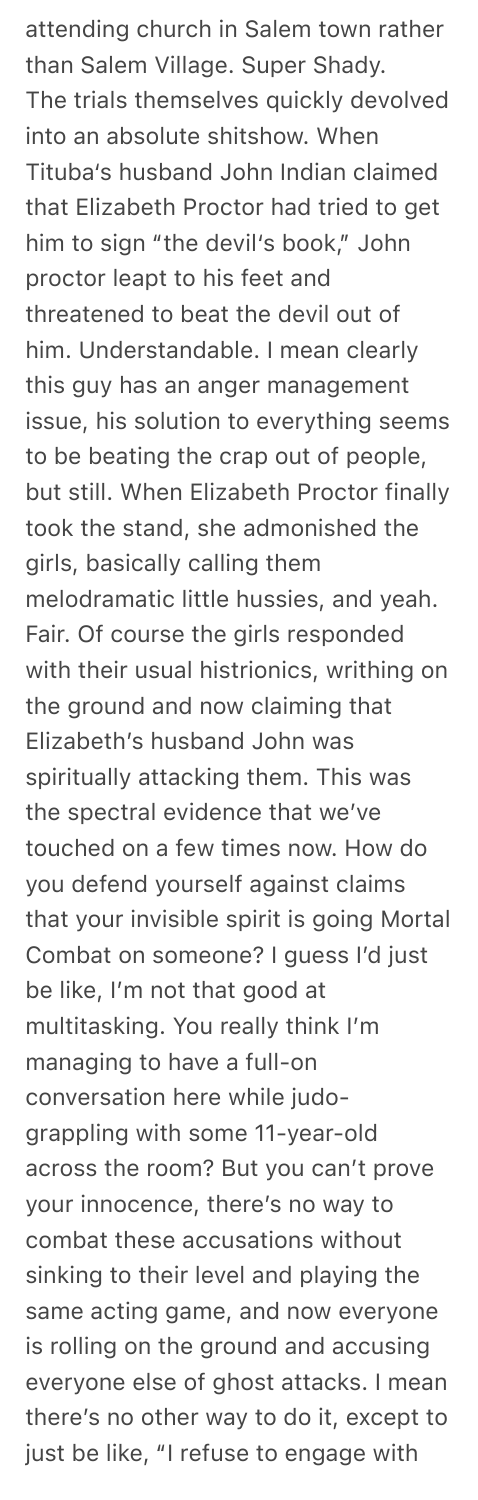this nonsense" which is basically what a bunch of people did and got themselves hanged.

So John Proctor was dragged up to the front of the room and as a test he was challenged to say the lord's prayer. It is noted in the trial transcript that he said "hollowed be thy name" instead of "hallowed," a clear indication of witchcraft. Everyone knows that when you mispronounce a word, that's the devil yanking your tongue. Or spectrally sodomizing you. "Sodomized by the devil." Or maybe it was just hard to hear John Proctor over the writhing and screeching of all those little Hoochies. The girls went full WWE, rolling around and screaming and fighting the air, it was chaos.

Both Proctors were dragged away. John would eventually be executed on August 19th, but Elizabeth's execution would be placed on hold due to pregnancy, and she would be one of the lucky few of the convicted to survive the purge.

So although it was clear by early June of 1692 that hangings were imminent, the first casualty of the Salem witch trials was not an execution. Sarah Osborne died in jail after nine weeks of incarceration, aged 49. She had told the court she was in poor health and that she hadn't been able to attend church for years because of it, but they were pretty sure she had spent three years in bed not because of sickness but because of Satan. That's what the devil likes to do: incapacitate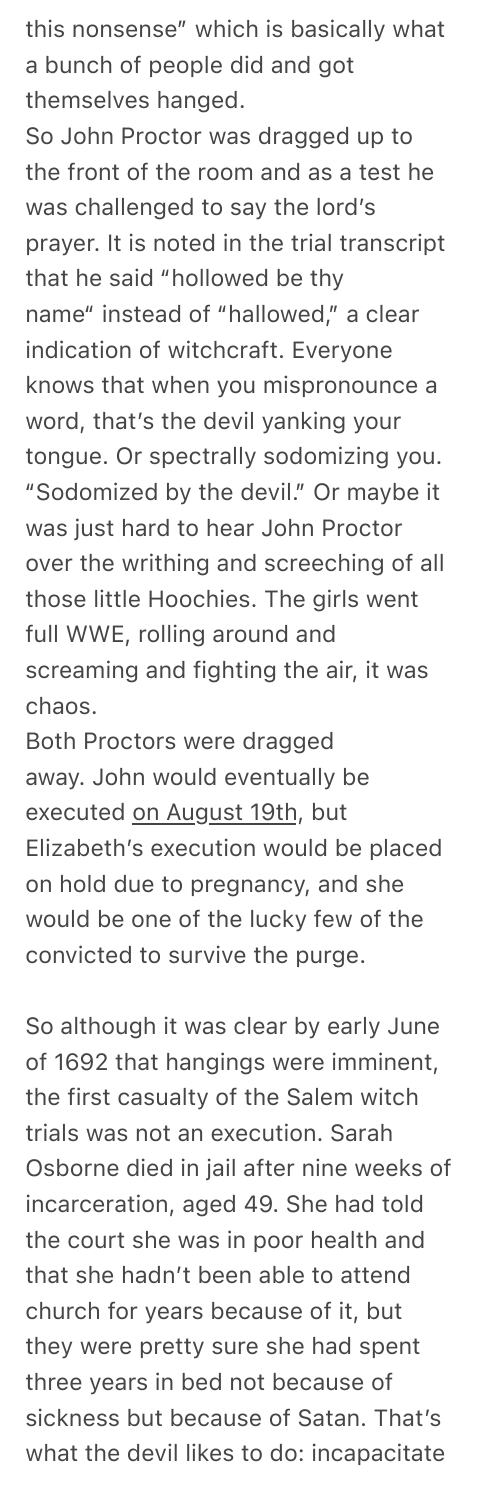his victims so that they are unable to commit evil acts. That's his diabolical plan…possess people and immediately put all of his minions in a vegetative state. That's productive. Anyway, it turned out she was actually just a sickly middle-aged woman, and she died. Oops. But that didn't change any hearts or minds, it was full steam ahead with the persecution plans.

Meanwhile, the local magistrates who had been running the proceedings, John Hathorne and Jon Corwin, (there are so many of the same names in this story, it's ridiculous. So many Sarahs and Johns and Bettys I can't even with this damn Village) anyway, they had requested help from the governor, and in May of 1692, mere days after the death of Sarah Osborne, the royally appointed Massachusetts governor Sir William Phips ordered the establishment of a Special Court of Oyer and Terminer to prosecute the cases of those in jail. Oyer and terminer translates as "to hear" and "to determine." William Phips appointed chief judge William Stoughton to be in charge of the trials. William appointed William, you see what I mean? This particular William— Stoughton—was an absolute piece of garbage. If you're looking for someone to blame, there are a lot of candidates, but I'd say this guy is the worst of the worst. King fuckhead. As I mentioned he acted as both prosecutor and judge, and he was an absolute nightmare in the courtroom. For instance, famously when Rebecca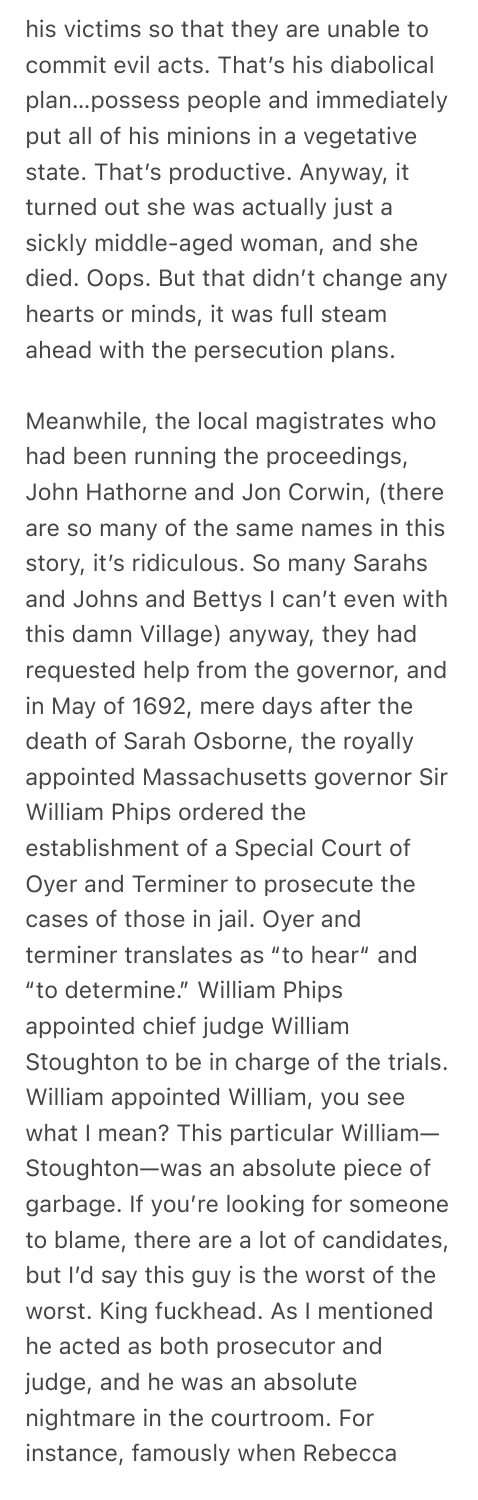nurse was initially found innocent of witchcraft, Stoughton ordered the jury back into deliberations until they returned with a guilty verdict. How does that even work? "We the jury find the accused not guilty." And he's like, "Do you though? Let's try this again. I want you to go back into that room and think about what you've done, and don't come out until you're willing to hang an innocent old lady." Stoughton was also a huge proponent of spectral evidence, even though Governor William Phipps and many of the other judges had specifically ordered him to disregard it.

William Stoughton wasted no time obtaining the first conviction— Bridget Bishop was put on trial and convicted within eight days, which actually was a marathon compared to later trials; many of those would often last barely two. The proceedings featured all of the standard craziness we've come to expect; the girls were in peak form, rolling around on the floor and claiming that they were being spritassaulted. From her trial:

*"Bridget Bishop: I am innocent. Hathorne: … you seem to act witchcraft before us by the motion of your body which seems to have influence upon the afflicted. Bishop: I know nothing of it. I am innocent to a witch. I know not what a witch is. Hathorne: How do you know then that you are not a witch? Bishop: I do not know what you say.*

*Hathorne: How can you know, you*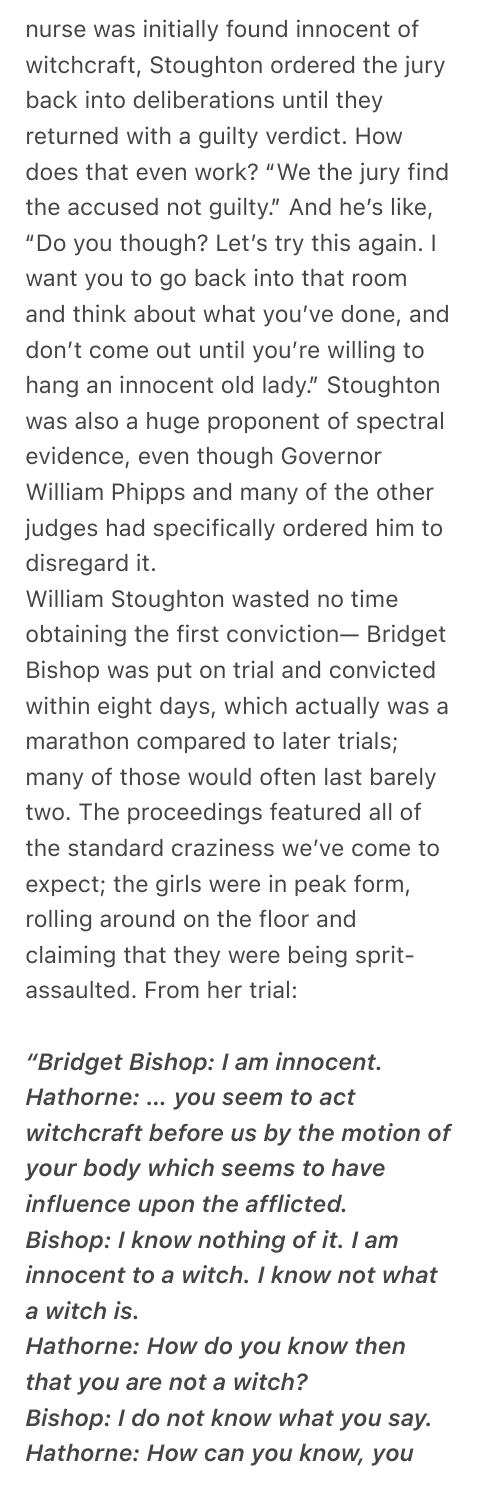*are no witch, and yet not know what a witch is?*

It's such a wonderful catch 22. If you seem like you know too much about witchcraft, you're clearly a witch. If you don't know anything about witchcraft, then how can you know you're not a witch? The only way to save yourself is to be like, "OK, I might be a little bit of a witch, that's my bad, but if you don't hang me I can give you some names of other witches who are way more witchy than I am." Maybe there's a reason that witch rhymes with snitch.

Bridget Bishop was of course found guilty of witchcraft, in no small part owing to the discovery of a third nipple on her body during examination, known as a witches teat. However, upon a second investigation, no third nipple was detected, but by that time it was too late. She's a duck! Seriously, this stuff wasn't very far from Monty Python and the holy Grail. it wasn't just nipples; birthmarks, moles, and scars could all be considered signs of witchcraft or marks of the devil. And of course we already saw John Proctor subjected to the prayer test, which was when the accused would be forced to recite passages from the Bible perfectly, and any deviation from the exact text was considered evidence of guilt. However, even when the accused recited the text perfectly, their biblical prowess would often be dismissed as a "trick of the devil," as happened with George Burroughs,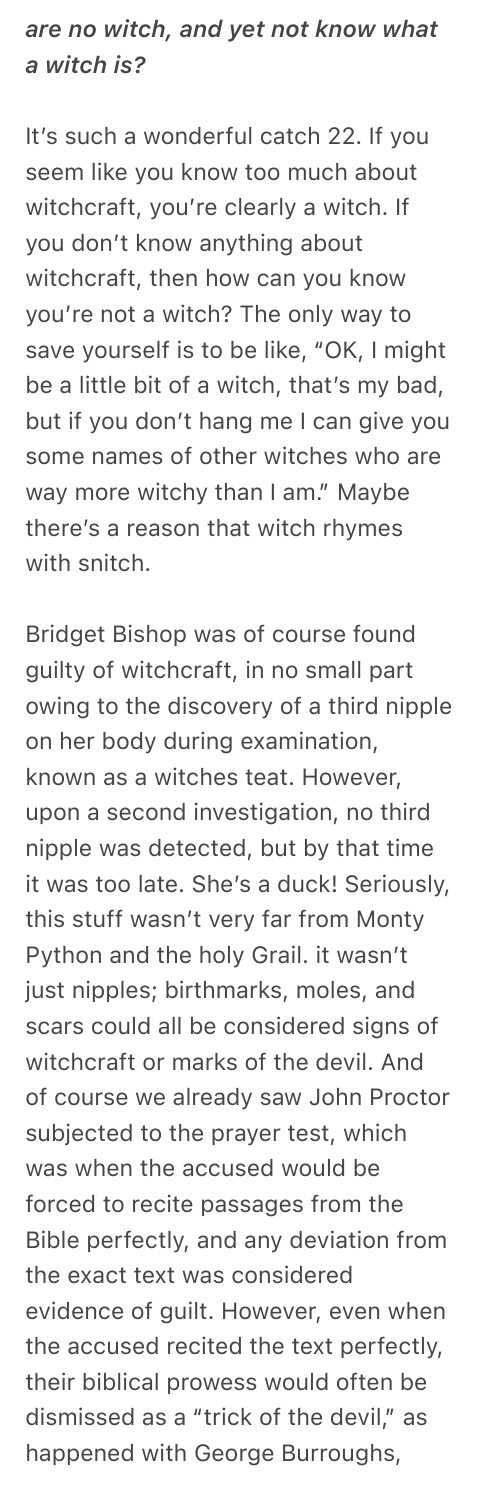who recited the Lord's prayer impeccably right before his execution but was hanged regardless. Nice try, devil. Proving you can do the thing we challenged you to do to demonstrate you're not a witch, that's the oldest trick in the book. Very sneaky. Proving you're not a witch, exactly what a witch would do.

Other is-it-a-witch tests like the touch test and incantation tests relied on judging the reactions of the people who had been afflicted by witchcraft when interacting with their accusers. So in other words, the magistrate might tell the accused to touch the afflicted person, or to say out loud "I banish Satan from this body" or whatever, and if the victim immediately recovered, that was proof of guilt. So again you had 11-year-old girls determining the fate of grown adults.

Then there was the test of floating, known as the swimming test, this was an actual test that was used in many historical witch trials. The accused would be bound and tossed into the water, with a rope attached so that they could be hauled out if necessary. Witches had of course never accepted the sacrament of baptism, and as a result it was believed that water would reject their filthy unholy bodies, so a witch would float. The water was like, nope. Get that witchy ass out of me. But an innocent person would sink, so if you sank like a stone you were not a witch, and there was also a good chance that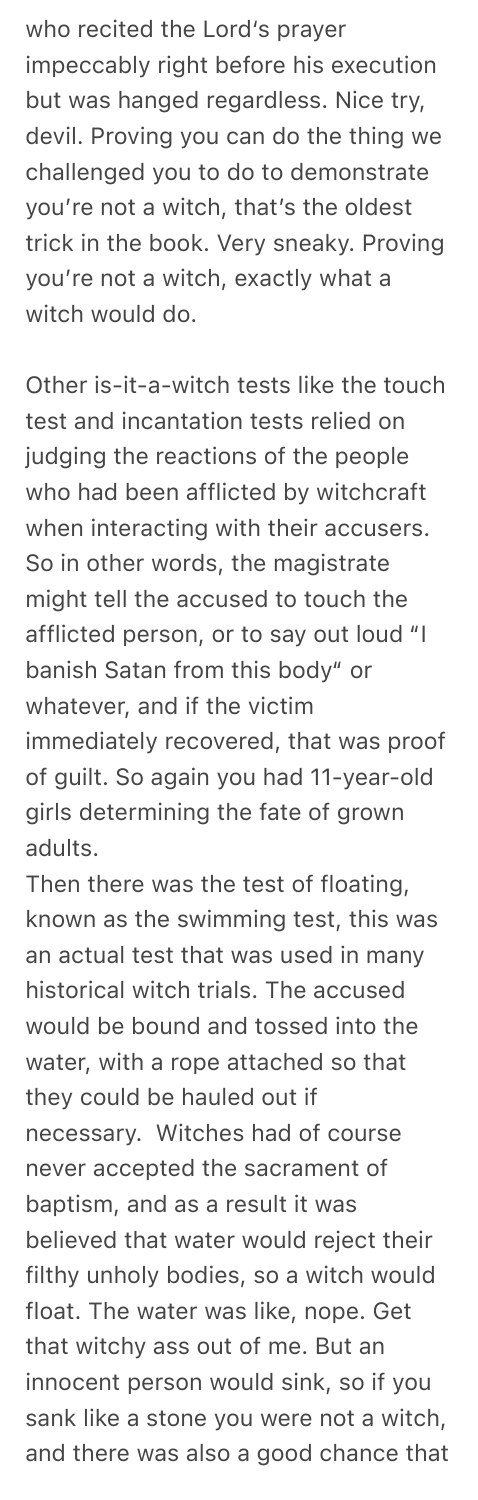they wouldn't pull you out in time and you'd be a dead not-witch. Bridget Bishop was found guilty and sentenced to be executed on Gallows Hill, with the hanging scheduled for just two days after the trial, even though the standard minimum time between judgment and execution was four days. Ignoring even the minimal rules protecting defendants was par for the course during this debacle. We have to briefly talk about maybe the most notorious incident of the trials, and we've mentioned it before on this podcast, the strange case of 81-year-old Giles Cory. He was by all accounts kind of a dick, he had been arrested previously for beating one of his servants to death, he was an ornery bastard. And stubborn to a fault, as we will see. His third wife, Martha, was arrested for witchcraft on March 19th. And to prove that this guy was a piece of crap, he initially supported the accusations. I think he was looking forward to wife number four, but he changed his tune when he himself was accused. "I saw the apparition of Giles Corey come and afflict me urging me to write in his book and so he continued most dreadfully to hurt me by times beating me and almost breaking my back till the day of his examination being the 19th April [1692] and then also during the time of his examination he did afflict and torture me most grievously and also several times since urging me vehemently to write in his book and I verily believe in my heart that Giles Corey is a dreadful wizard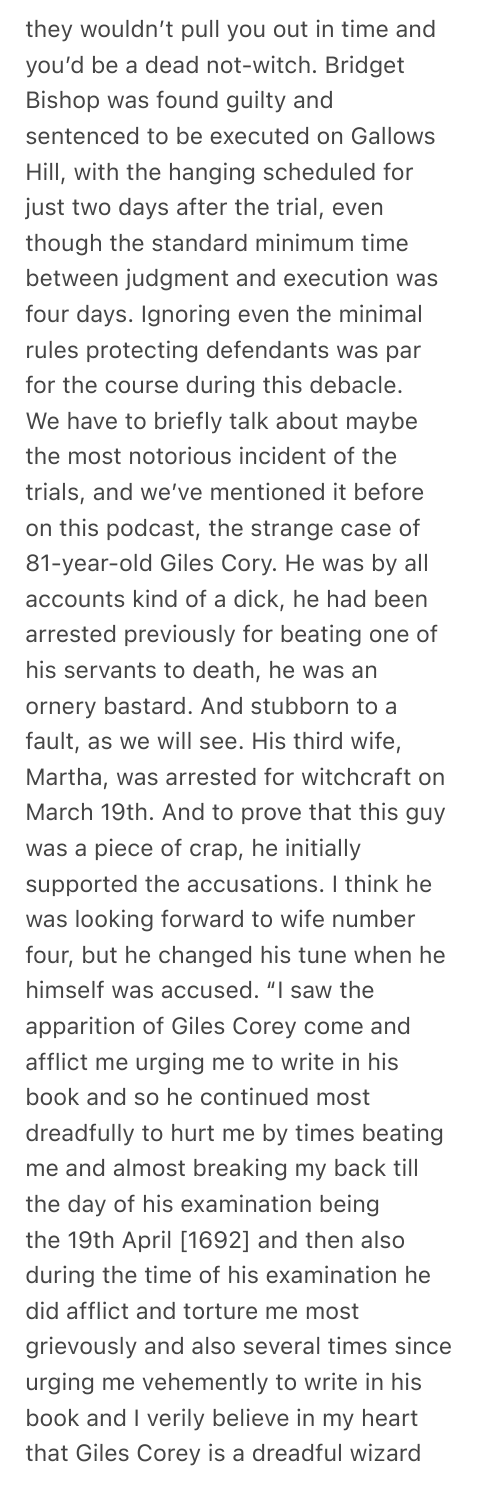for since he had been in prison he or his appearance has come and most grievously tormented me." I want to be accused of being a wizard.

True to form, Cory stubbornly refused to confess, even though it might have saved his life, and he was sentenced to be "pressed"…wood planks were laid on his prone body on which stones were stones were stacked, with more stones weight gradually added to the pile in order to prompt a confession or plea, but after two days Cory's only quote was "more weight." That is one tough geriatric sorcerer. I kind of believe he might have been a witch. That's crazy. 81, and getting crushed for two days and being like, bring it. In a case of famous last words, Giles Cory's final defiant statement is disputed, but it seems likely that it was either "Damn you. I curse you and Salem!" or once again, "More weight." I think it was probably more like gargle, wheeze. But who knows. The curse of Giles Cory lives on in legend, and speculation is that the reason for his defiance was that if he confessed or agreed to a plea, his property and belongings would be forfeit to the state, so by refusing to confess he preserved the inheritance for his sonsin-law. Possible. He was definitely a tough old bird.

Accusations soon began to spread outside of Salem village to neighboring towns, it was like a viral outbreak of stupidity. There were five more hangings in July, another five in August and eight in September.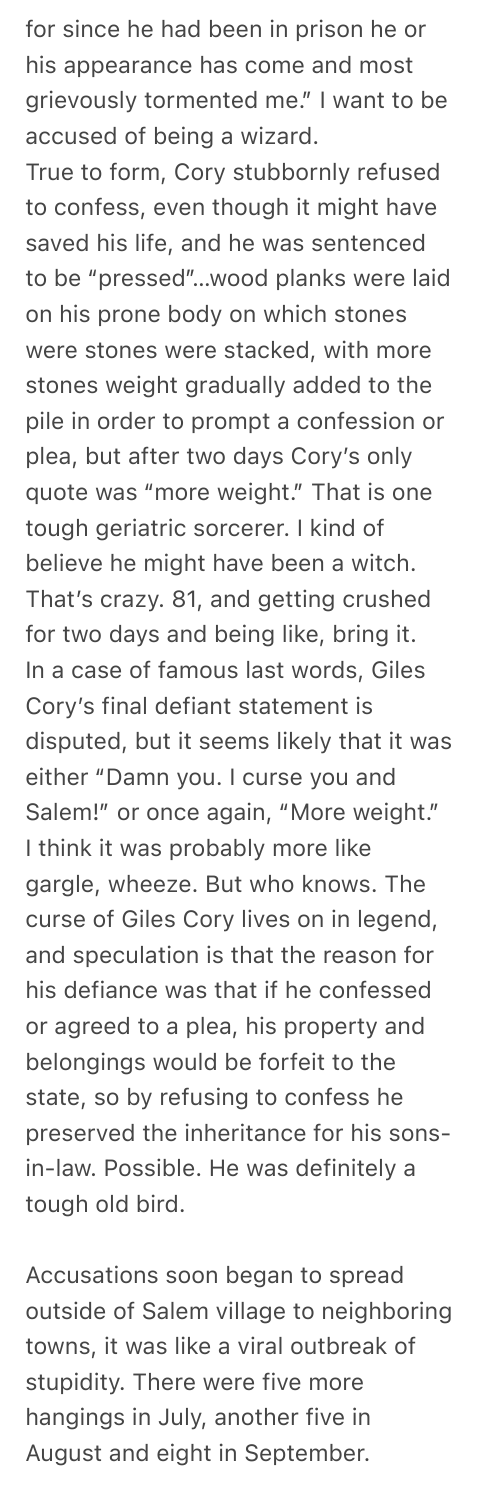Around this point respected ministers like Cotton Mather—who had initially supported the trials and bears no small blame for this travesty—even HE began to question the fairness of the trials and the use of spectral evidence, and under the pressure of increasing complaints, Governor William Phipps finally dissolved the courts of Oyer and Terminer on October 29. Might have also had something to do with his own wife being implicated in witchcraft. I can't say for sure, but it seems like a possible motive. Phipps replaced Oyer and Terminer with a Superior Court of Judicature, which wasn't having any of that WWE-style spectral evidence BS. Subsequently, only 3 more of the 56 defendants were convicted…so, better. Still not great. "Only 5% of the remaining innocent people were murdered, so…win?"

In the aftermath of the trials, the only one of the girls ever known to have publicly apologized for her role in the death of 19 people was Ann Putnam Jr, who said,

"I did it not out of any anger, malice, or ill will to any person, for I had no such thing against one of them; but what I did was ignorantly, being deluded by Satan.

And particularly, as I w[as a chief](https://en.m.wikipedia.org/wiki/Rebecca_Nurse)  [instrum](https://en.m.wikipedia.org/wiki/Rebecca_Nurse)ent of [accu](https://en.m.wikipedia.org/wiki/Mary_Eastey)[sing](https://en.m.wikipedia.org/wiki/Sarah_Cloyce) Goodwife Nurse and her two sisters, I desire to lie in the dust, and to be humble for it, in that I was a cause, with others, of so sad a calamity to them and their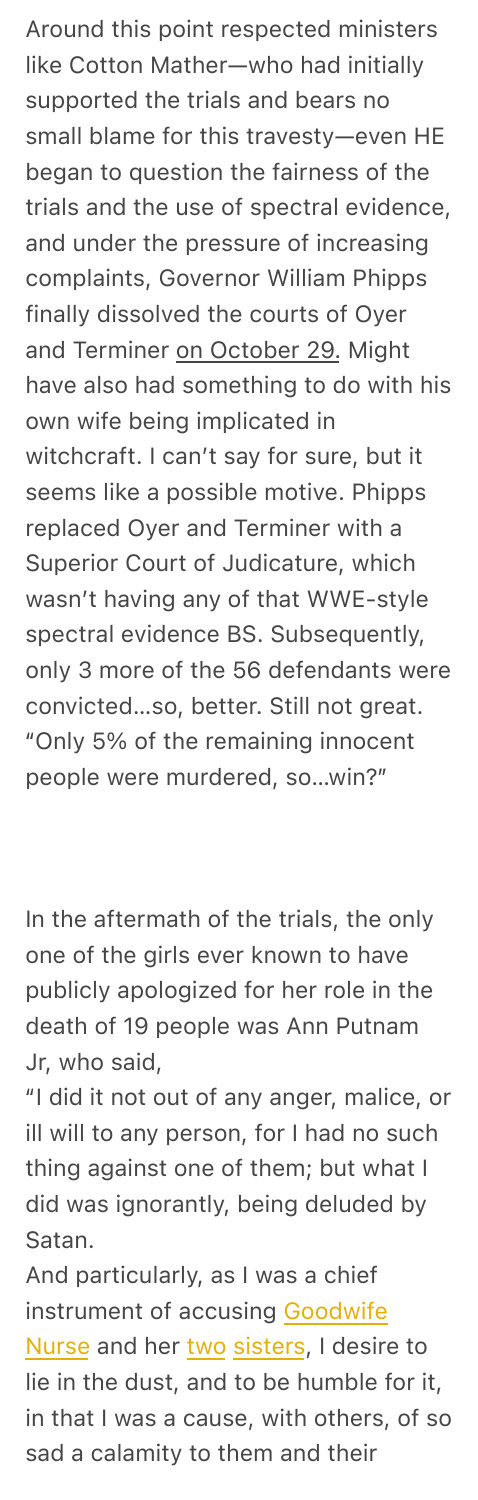families; for which cause I desire to lie in the dust, and earnestly beg forgiveness of God, and from all those unto whom I have given just cause of sorrow and offense, whose relations were taken away or accused." Still blaming the devil, but better than nothing.

The Salem witch trials are fascinating for many reasons, but one thing that gets overlooked is the shift in power dynamics. In Puritan society women, and especially young women, had practically zero power. And yet here was a group of young women controlling the proceedings like puppet masters, exacting revenge on their perceived enemies, fashioning themselves into tyrants who could condemn people to death with a few words. Imagine the sense of power they must've felt; there's no excusing what happened, but it was an incredible moment in history when a group of young women essentially took a village hostage, and wreaked havoc. I don't believe in witchcraft, but those young women might be the closest analogy to real witches; like diabolical sorceresses they enchanted an entire village and sent 19 innocent people to their graves. It would take 250 more years for Massachusetts publicly acknowledge the travesty that was the Salem witch trials. In 1957 Massachusetts formally apologized for the events of 1692. Sorry!

This is kind of a tangent, but there's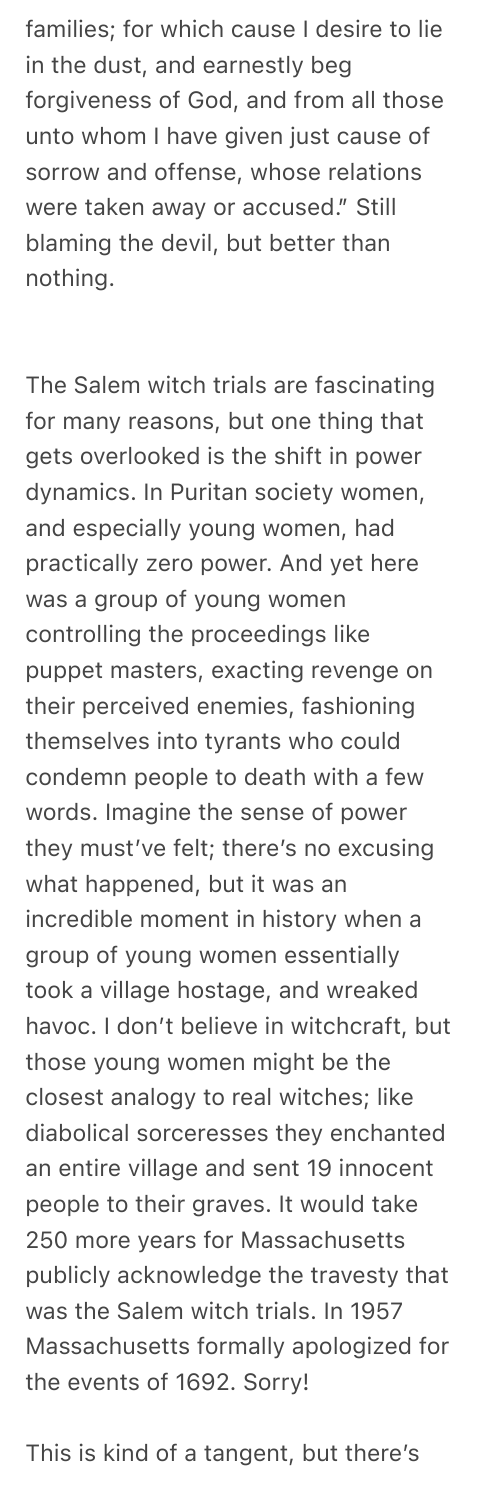nothing more dangerous than Fanaticism, and that usually starts with blind faith and inability to acknowledge shades of grey. I cringe every time I see a QAnon hashtag like "I believe the children" or even wellmeaning but misguided jargon like "believe all women" etc. I know that there is good intention and sentiment behind these ideas, I have sympathy for anyone who is a victim, and the fact that there is a biased justice system that they have to contend with, but blind belief in anything is terrifying. The word "witchhunt" became a saying for a reason. Don't believe or disbelieve anything until you've gathered facts from reputable and trustworthy sources. I'm not saying that in a "do your own research and ignore experts" sense, I'm talking about being a

discerning consumer of information.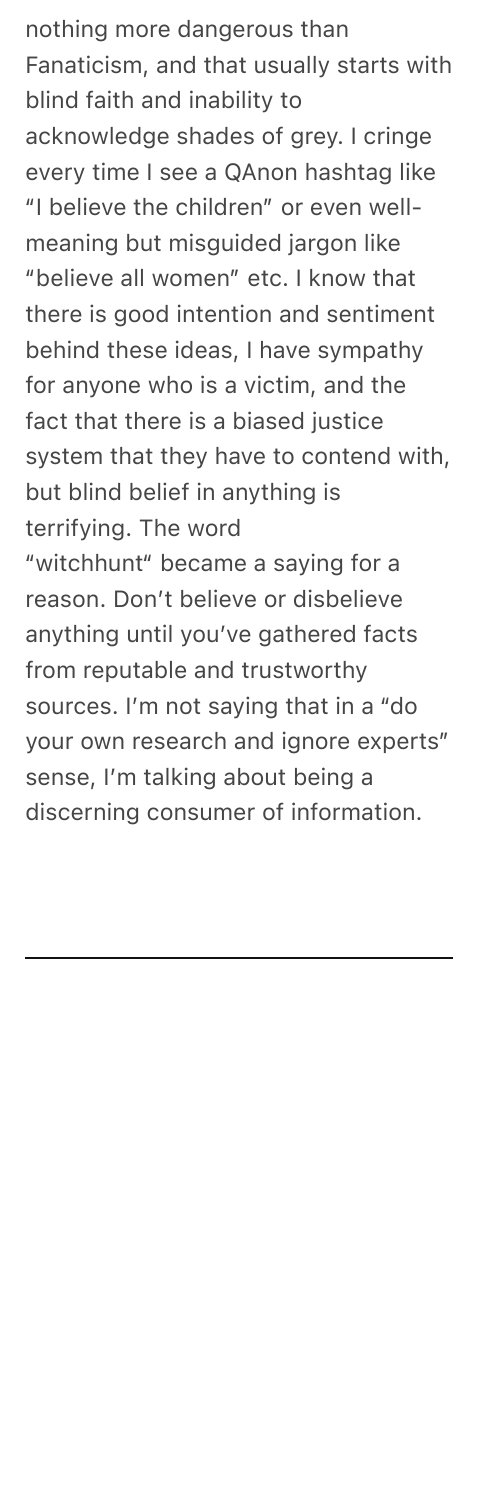| 10:31 $\blacktriangleright$                                                                                                                                                         |               |                          | $\blacksquare$ LTE $\blacksquare$ |
|-------------------------------------------------------------------------------------------------------------------------------------------------------------------------------------|---------------|--------------------------|-----------------------------------|
| Midnight Facts for Insomniacs V<br>く                                                                                                                                                |               |                          |                                   |
| <b>Ratings &amp; Reviews</b><br>See All                                                                                                                                             |               |                          |                                   |
|                                                                                                                                                                                     |               |                          |                                   |
| out of 5                                                                                                                                                                            |               |                          | 78 Ratings                        |
| Tap to Rate:                                                                                                                                                                        |               |                          |                                   |
|                                                                                                                                                                                     | な な な な な     |                          |                                   |
| <b>Greatness</b><br>*****                                                                                                                                                           |               | Pissed_off_cowboy        | Wed                               |
| I'm the pissed_off_cowboy on Tictok<br>and a total nerd I not only learn<br>something each time I listen but I also<br>use y'all as fuel for my content keep it up<br>and thank you |               |                          |                                   |
| <b>Z</b> Write a Review                                                                                                                                                             |               |                          |                                   |
| <b>About</b>                                                                                                                                                                        |               |                          |                                   |
| What do extraterrestrial radio signals and a                                                                                                                                        |               |                          |                                   |
|                                                                                                                                                                                     |               | Best Podcast Ever! (3 St | Ш<br>$\left(30\right)$            |
| <b>Listen Now</b>                                                                                                                                                                   | <b>Browse</b> | Library                  |                                   |

[https://www.thoughtco.com/](https://www.thoughtco.com/indulgences-their-role-in-the-reformation-1221776) [indulgences-their-rol](https://www.thoughtco.com/indulgences-their-role-in-the-reformation-1221776)e-in-thereformation-1221776

[https://podcasts.apple.com/us/](https://podcasts.apple.com/us/podcast/the-salem-witch-trials/id73330895?i=1000357854608) [podcast/the-salem-witch-trials/](https://podcasts.apple.com/us/podcast/the-salem-witch-trials/id73330895?i=1000357854608) id73330895?i=1000357854608